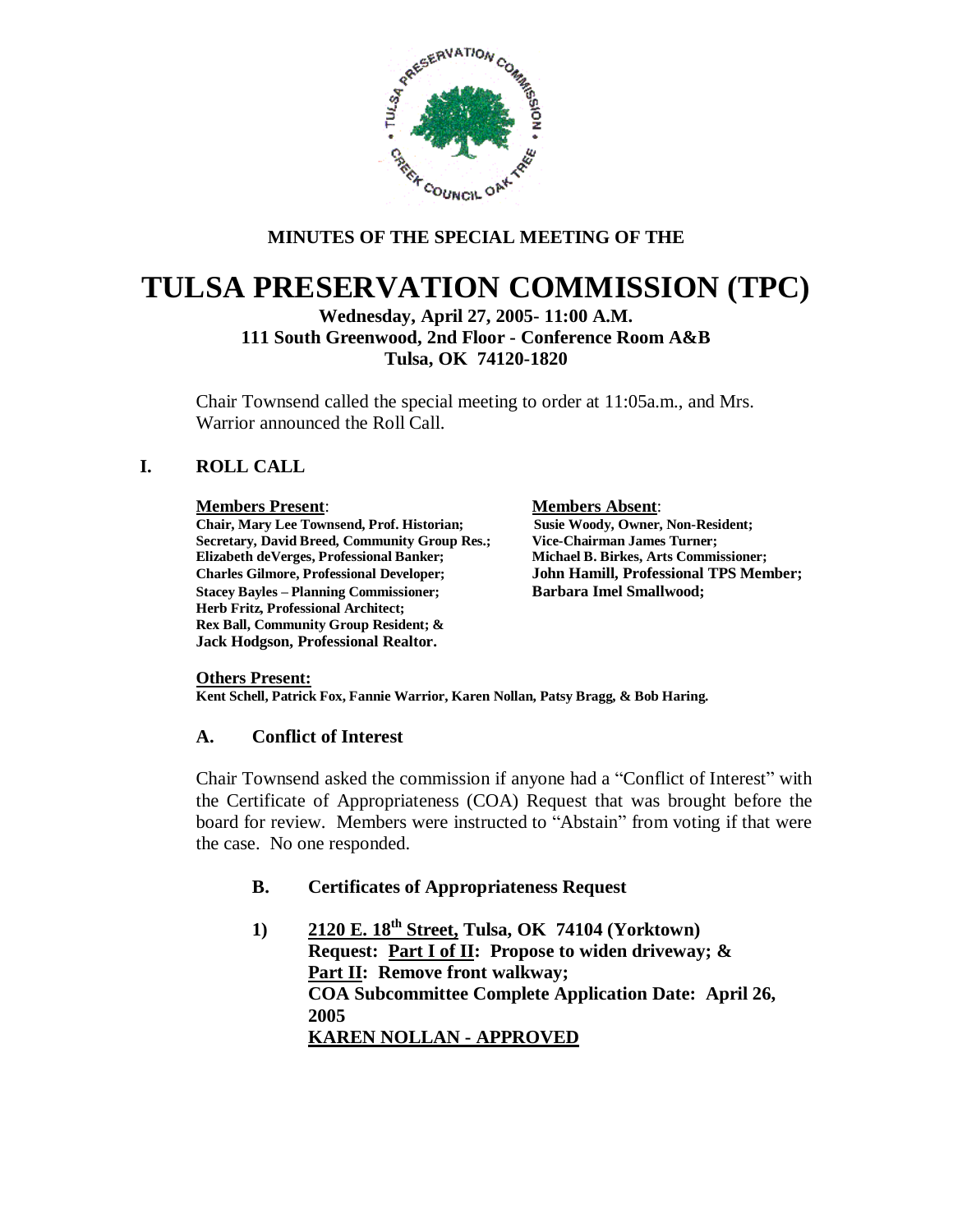Mr. Fox presented Parts I & II of Ms. Nollan's Certificate of Appropriateness application to the TPC. Photographs and drawings were available for review and a slide presentation was shown of the historic home.

Mr. Fox stated that Ms. Nollan plans to widen her driveway; and remove the front walkway of the structure.

Ms. Bayles stated that the COA Subcommittee recommended by a unanimous vote at the April 26, 2005 meeting to approve both parts of Ms. Nollan's application. The Subcommittee's decision was based on the appropriate design guidelines for Additions in the Yorktown Historic District.

After careful consideration of the information and materials presented to the TPC to make a final determination, Ms. Bayles made a motion to support the COA Subcommittee's recommendation to **APPROVE Parts I & II of Ms. Nollan's application** adding to Part I: that unpatterned concrete match the existing driveway.

Part I of Ms. Nollan's application should read: Propose to widen the driveway with unpatterned concrete to match existing. Mr. Hodgson seconded.

#### **Roll Call Vote to Approve Parts I & II of Ms. Nollan's application:**

Chair Townsend – Aye; Secretary Breed – Aye; Elizabeth deVerges Herb Fritz – Aye; Charles Gilmore – Aye; Jack Hodgson – Aye; Stacey Bayles – Aye;  $&$ Rex Ball – Aye. The motion was **Approved Unanimously.**

*The Tulsa Preservation Commission "Approved Parts I & II of Ms. Nollan's proposal" based on Section VIIIB, Building Site, B.1.1.2 & B.1.1.3 from Guidelines for Additions to Existing Residential Structures for the Yorktown Historic District.*

**C. Committee Reports**

#### **The Historic Preservation Zoning & Conservation District Sub-Committee: North Maple Ridge (hp) Zoning District Boundary**

Chair Townsend announced that the Historic Preservation Zoning & Conservation District Subcommittee had met to review the North Maple Ridge (HP) Zoning District Boundary issue concerning Lots 1 & 2 of Block 4, Maple Park Addition. She stated that the Subcommittee would like to recommend that the TPC forward its 1993 Report and Recommendation on the North Maple Ridge HP Zoned District to the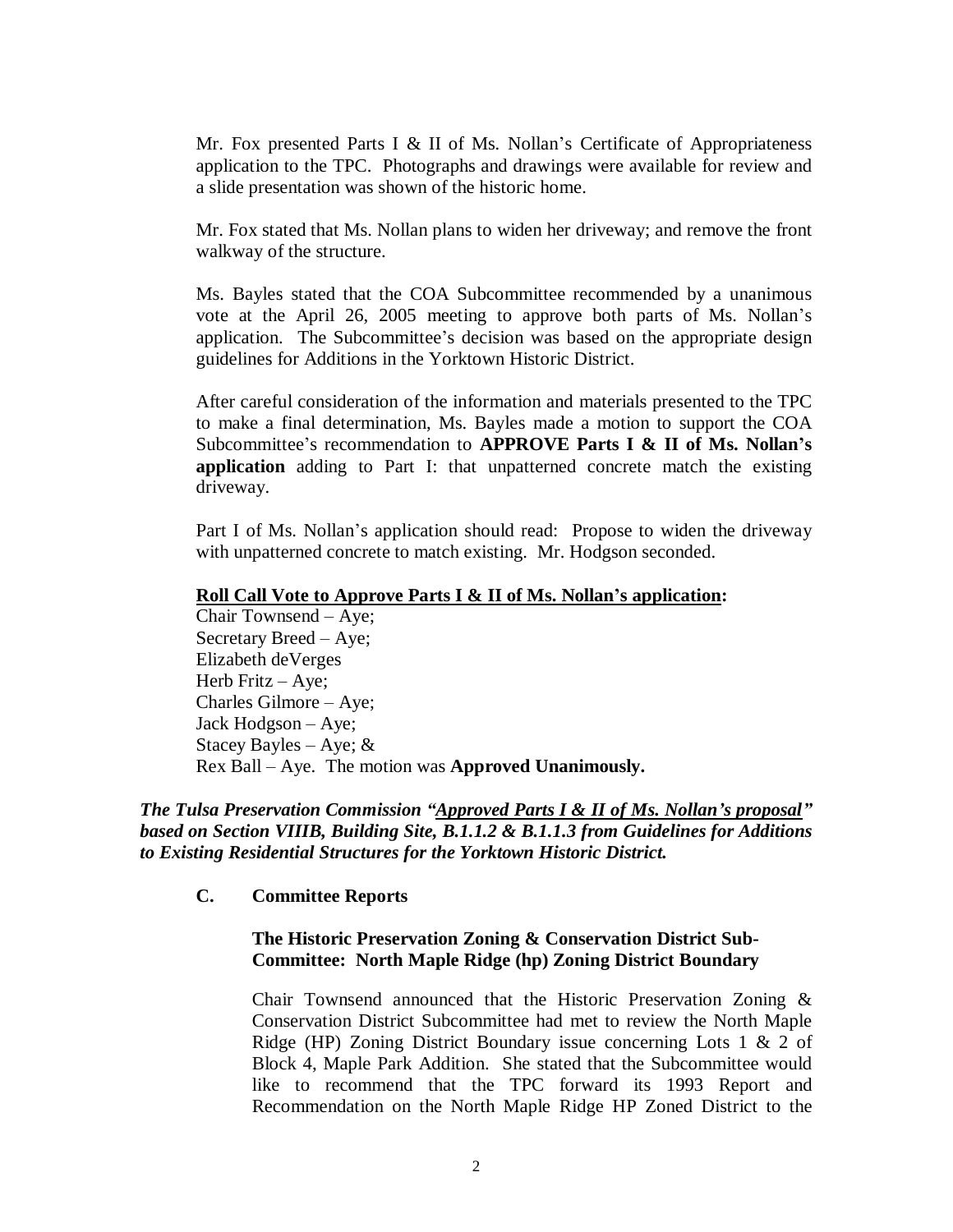Tulsa Metropolitan Area Planning Commission (TMAPC) in order to clarify the intended boundary for the district. The original Report and Recommendation of the TPC in 1993 identified lots 1 & 2 of Block 4 as outside the North Maple Ridge District (HP) zoned boundary.

Chair Townsend asked if anyone would like to speak regarding the North Maple Ridge (HP) Zoning District Boundary and lots 1 & 2 of Block 4, Maple Park Addition.

Bob Haring, residing at 1620 S. Detroit Avenue (lot 5, Block 4, Maple Park Addition) in the North Maple Ridge HP Zoned district, gave a brief history of the lots in question. He expressed his concern that lots 1 thru 6 in Block 4 should be considered part of the North Maple Ridge HP Zoned District. He indicated that if the commission recommends that lots  $1 \& 2$ , Block 4 should not be considered part of the district that he would go before the TMAPC and request that his property (lot 5, Block 4) be removed from the district as well.

Chair Townsend and other members of the TPC tried to explain to Mr. Haring that the TPC was not currently recommending anything to the TMAPC; that the TPC is only forwarding its original 1993 Report and Recommendation on the North Maple Ridge HP Zoned District to the TMAPC in order to clarify the intended boundary of the district. Chair Townsend stated that the TPC was not expressing any thoughts on whether or not all or part of lots 1 thru 6, Block 4 should be included or excluded from the district under current conditions.

Patsy Bragg, another North Maple Ridge resident who resides at 1624 S. Detroit Avenue (lot 6, Block 4) gave a brief presentation on the lots in question. Ms. Bragg stated that she was only trying to understand which HP zoning district boundary map is accurate. She stated that the Indian Nations Council of Governments' (INCOG's) map shows lots 1 thru 6, Block 4, Maple Park Addition within the HP Zoned district, but that the TPC map shows lots 1 & 2, Block 4 excluded. She asked the commission which map is correct. Chair Townsend stated that the TMAPC has scheduled a hearing to discuss the North Maple Ridge (HP) Zoning District Boundary on June 1, 2005; and that she thought the TMAPC would try to make a determination of the intended district boundary and recommend their findings to the Tulsa City Council.

Mr. Gilmore made a motion to have the TPC forward its 1993 Report and Recommendation on the North Maple Ridge HP Zoned District to the TMAPC. Mr. Fritz seconded.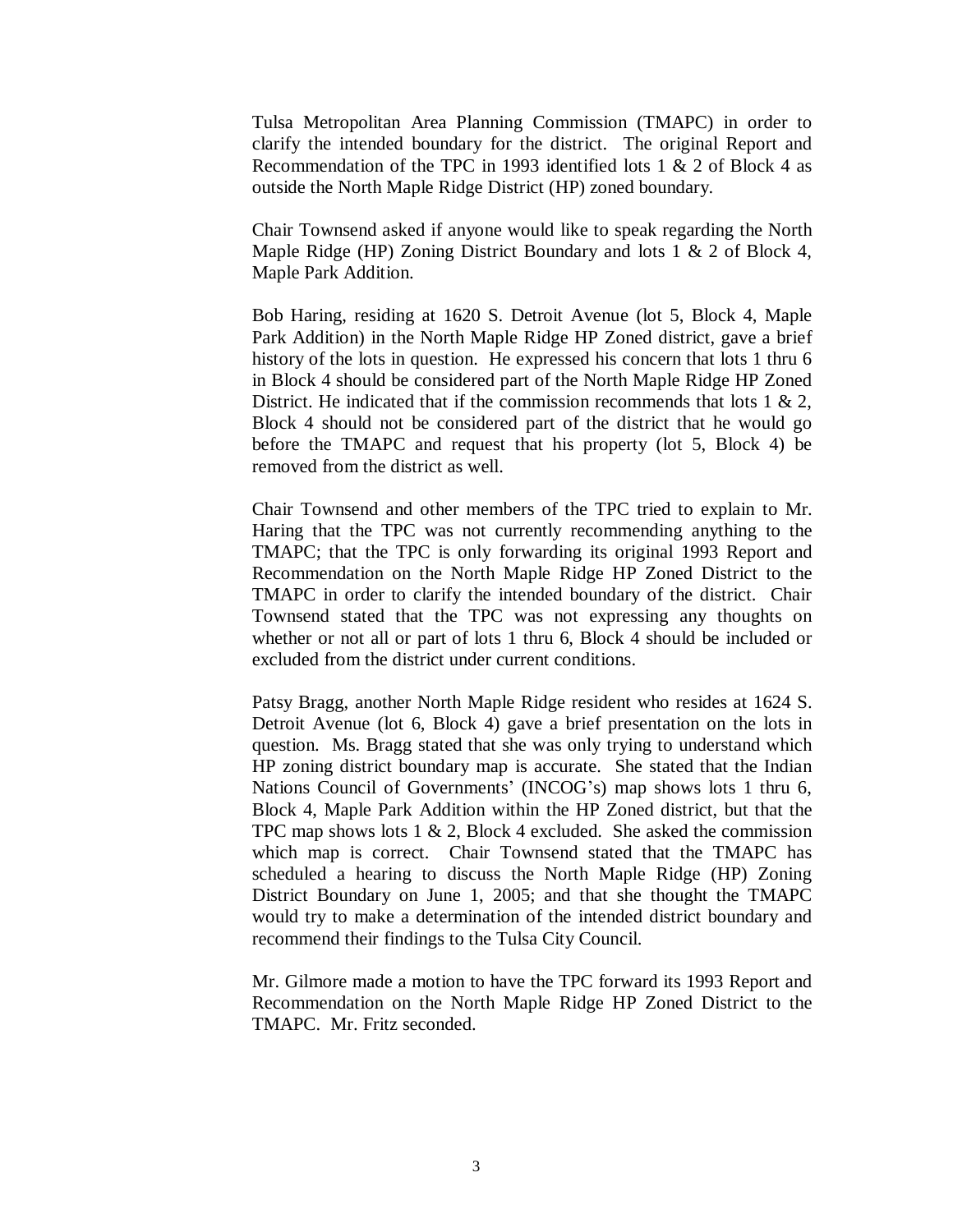#### **Roll Call Vote to Approve that the action made by the TPC in 1993 is forwarded to TMAPC regarding the NMR (hp) overlay:**

Chair Townsend – Aye; Secretary Breed – Aye; Elizabeth deVerges Herb Fritz – Aye; Charles Gilmore – Aye; Jack Hodgson – Aye; Stacey Bayles – Aye;  $\&$ Rex Ball – Aye. The motion was **Approved Unanimously.**

## **III. NEW BUSINESS**

None.

## **IV. COMMUNICATIONS**

Chair Townsend asked staff the status of the  $17<sup>th</sup>$  Street house that has violated the set back guidelines. Mr. Simmons responded stating that the applicant's structure at 1860 E.  $17<sup>th</sup>$  Street sets seventeen to eighteen feet beyond the other houses on the same block; and that he has violated the set back requirements. He stated that the applicant has submitted a new application for review; and that it will be reviewed by the Subcommittee at the next meeting.

Chair Townsend stated that the new sprinklers at Will Rogers High School will be installed. She stated that Bob LaBass, Excutive Director of Bond Projects at Tulsa Public Schools has stated to her that they will try to save as much of the historic integrity of the school as possible.

Chair Townsend introduced the new TPC member to the commission, Mr. John Hamill. She stated that Mr. Hamill is the Director of the Public Information Department at Tulsa Public Schools; and that we're happy to have him aboard. The members welcomed Mr. Hamill.

## **VI. ADJOURNMENT**

Mr. Ball made a motion to adjourn. Mr. Hodgson seconded.

#### **Roll Call Vote to Adjourn:**

Chair Townsend – Aye; Secretary Breed – Aye; Elizabeth deVerges Herb Fritz – Aye; Charles Gilmore – Aye; Jack Hodgson – Aye; Stacey Bayles – Aye;  $&$ Rex Ball – Aye. The motion was **Approved Unanimously.**